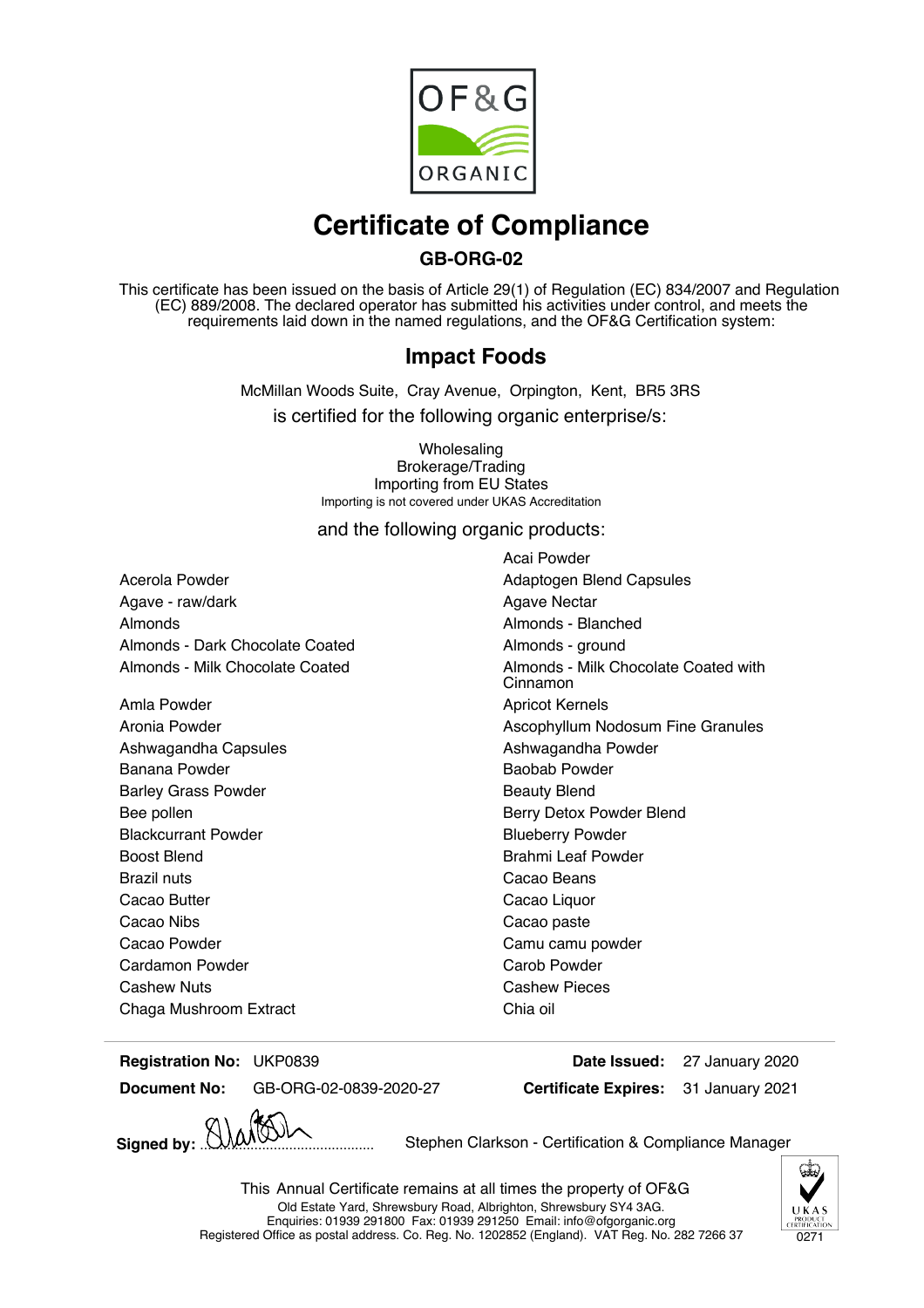

## **Certificate of Compliance - continuation page 2**

#### **Impact Foods**

Products Certified to Regulation (EC) 834/2007, 889/2008 and the OF&G Certification scheme

Chia Seed Protein Powder Chia seeds Chlorella Powder Chlorella Tablets Chocolate sweetened with coconut blossom sugar Cinnamon Powder Cocoa Butter Cocoa liquor Cocoa nibs Cocoa nibs - Fair Trade Cocoa paste Cocoa powder Coconut flour Coconut flower blossom nectar Coconut oil **Coconut of Coconut palm sugar** Coconut sugar Coconut syrup Coconut Water Powder **Cordyceps Mushroom Extract** Cranberries Cranberry Powder Dried Apricots Energy Blend Fava Bean Protein Concentrate Flax seed - cold milled Fucus Vesiculosis Fine Granules Ginger Powder Ginseng Powder **Gluten Free Brown Rice Flour** Gluten Free Buckwheat Flour **Gluten Free Chickpea Flour** Gluten Free Chickpea Flour Gluten Free White Rice Flour Goji berries Goji powder Golden/Incan berries Green Blend Guarana Powder Hazelnut Grains **Hazelnut Paste** Hazelnuts **Hazelnuts** Hemp oil Hemp protein powder **Hemp** seeds - shelled Hemp Seeds - Whole **Humble Health Branded Spirulina Powder** Inulin Powder **Kale Powder** Kale Powder Lemon Grass Powder **Lions Mane Mushroom Extract** Lucuma powder **Maca Capsules (gelatinised)** Maca Capsules (gelatinised) Maca powder **Maca** powder - black Maca powder - gelatinised Maca powder - red Macadamia Nuts **Macadamia Nuts** Maple Syrup Maqui powder **Matcha Green Tea Powder** Matcha Green Tea Powder Medjool Dates **Mortana Leaf Powder** Moringa Leaf Powder Mucuna Seed Powder (Kappikachhu Powder) Mulberries

**Registration No:**

**Document No:** GB-ORG-02-0839-2020-27

**Certificate Expires: Date Issued:** UKP0839 27 January 2020 31 January 2021

Signed by:  $\bigcup_{\mathcal{M}}\bigotimes\bigwedge$  Stephen Clarkson - Certification & Compliance Manager